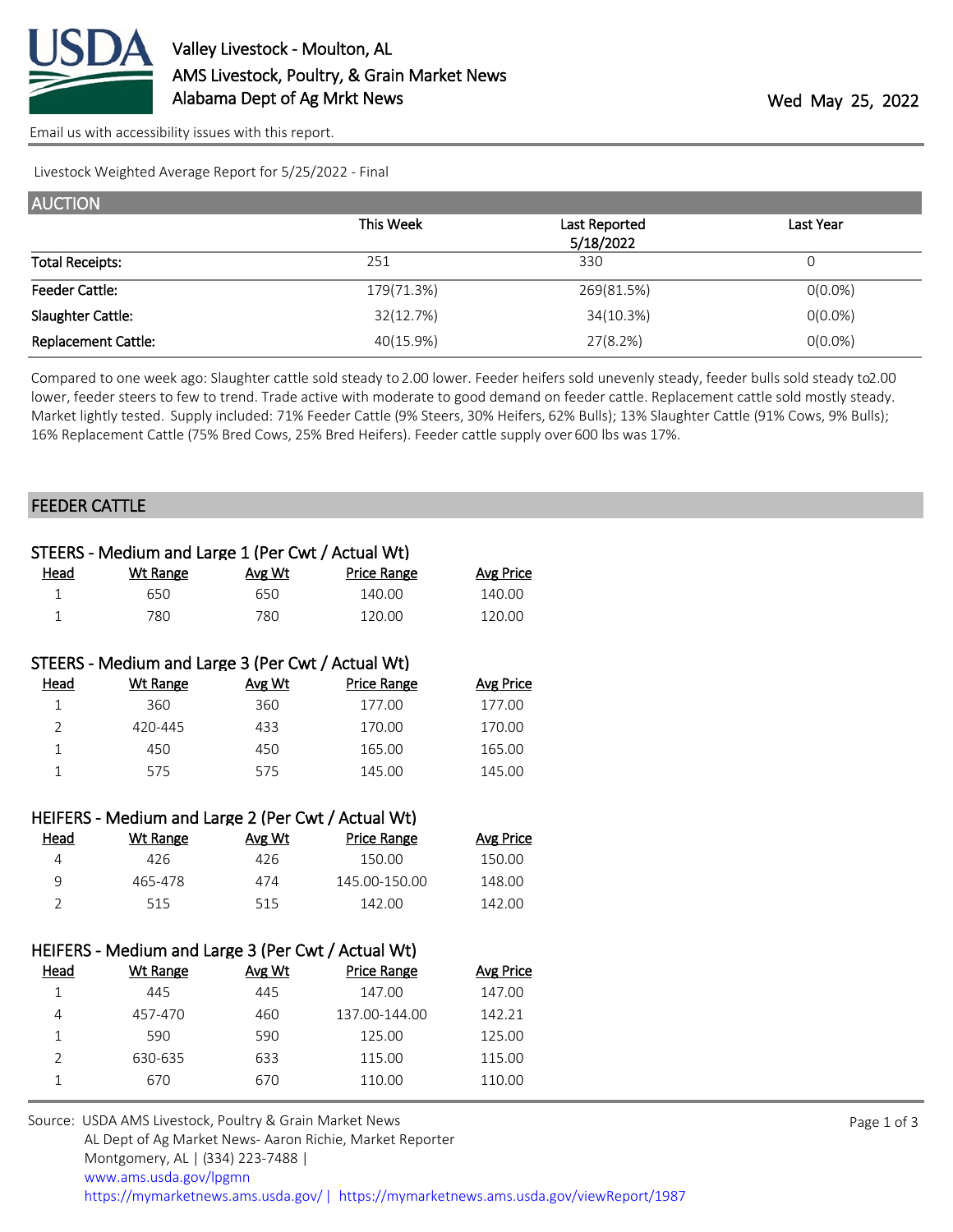

[Email us with accessibility issues with this report.](mailto:mars@ams.usda.gov?subject=508%20issue)

|               | BULLS - Medium and Large 2 (Per Cwt / Actual Wt) |        |                    |                  |
|---------------|--------------------------------------------------|--------|--------------------|------------------|
| Head          | Wt Range                                         | Avg Wt | <b>Price Range</b> | <b>Avg Price</b> |
|               | 450-488                                          | 469    | 157.00-165.00      | 160.15           |
| 5             | 500-503                                          | 502    | 150.00-155.00      | 151.00           |
| $\mathcal{P}$ | 590                                              | 590    | 137.00             | 137.00           |
|               | 625                                              | 625    | 127.00             | 127.00           |
|               | 685                                              | 685    | 125.00             | 125.00           |
|               |                                                  |        |                    |                  |

## BULLS - Medium and Large 3 (Per Cwt / Actual Wt)

| Head          | Wt Range | Avg Wt | <b>Price Range</b> | Avg Price |
|---------------|----------|--------|--------------------|-----------|
| 3             | 355-370  | 365    | 167.00-172.00      | 169.66    |
| 16            | 400-445  | 422    | 157.00-166.00      | 162.35    |
|               | 455      | 455    | 149.00             | 149.00    |
| 3             | 505-540  | 527    | 140.00-142.00      | 140.68    |
| 4             | 565-598  | 589    | 130.00-135.00      | 132.72    |
| $\mathcal{P}$ | 625-630  | 628    | 125.00             | 125.00    |
| 5             | 660-688  | 678    | 115.00-120.00      | 116.95    |
|               |          |        |                    |           |

## SLAUGHTER CATTLE

|                | COWS - Breaker 75-80% (Per Cwt / Actual Wt) |        |                    |                  |                 |  |
|----------------|---------------------------------------------|--------|--------------------|------------------|-----------------|--|
| <u>Head</u>    | <b>Wt Range</b>                             | Avg Wt | Price Range        | Avg Price        | <b>Dressing</b> |  |
| $\mathbf 1$    | 1365                                        | 1365   | 72.00              | 72.00            | Low             |  |
|                |                                             |        |                    |                  |                 |  |
|                | COWS - Boner 80-85% (Per Cwt / Actual Wt)   |        |                    |                  |                 |  |
| Head           | <b>Wt Range</b>                             | Avg Wt | <b>Price Range</b> | <b>Avg Price</b> | <b>Dressing</b> |  |
| 5              | 1070-1295                                   | 1143   | 78.00-80.00        | 79.20            | Average         |  |
| 5              | 1085-1175                                   | 1116   | 69.00-74.00        | 71.17            | Low             |  |
|                |                                             |        |                    |                  |                 |  |
|                | COWS - Lean 85-90% (Per Cwt / Actual Wt)    |        |                    |                  |                 |  |
| Head           | <b>Wt Range</b>                             | Avg Wt | <b>Price Range</b> | <b>Avg Price</b> | Dressing        |  |
| $\overline{4}$ | 935-1095                                    | 1014   | 55.00-58.00        | 56.50            | Average         |  |
| 3              | 895-1125                                    | 985    | 59.00-61.00        | 60.01            | High            |  |
| 3              | 760-1005                                    | 858    | 47.00              | 47.00            | l ow            |  |
|                |                                             |        |                    |                  |                 |  |
|                | BULLS - 1-2 (Per Cwt / Actual Wt)           |        |                    |                  |                 |  |
| Head           | <u>Wt Range</u>                             | Avg Wt | <b>Price Range</b> | <b>Avg Price</b> | <b>Dressing</b> |  |
| $\mathbf{1}$   | 1640                                        | 1640   | 105.00             | 105.00           | Average         |  |
| $\mathbf{1}$   | 1620                                        | 1620   | 97.00              | 97.00            | Low             |  |
|                | REPLACEMENT CATTLE                          |        |                    |                  |                 |  |

## BRED COWS - Medium and Large 1-2 (Per Head / No Wt)

| Source: USDA AMS Livestock, Poultry & Grain Market News                                |
|----------------------------------------------------------------------------------------|
| AL Dept of Ag Market News-Aaron Richie, Market Reporter                                |
| Montgomery, AL   (334) 223-7488                                                        |
| www.ams.usda.gov/lpgmn                                                                 |
| https://mymarketnews.ams.usda.gov/   https://mymarketnews.ams.usda.gov/viewReport/1987 |